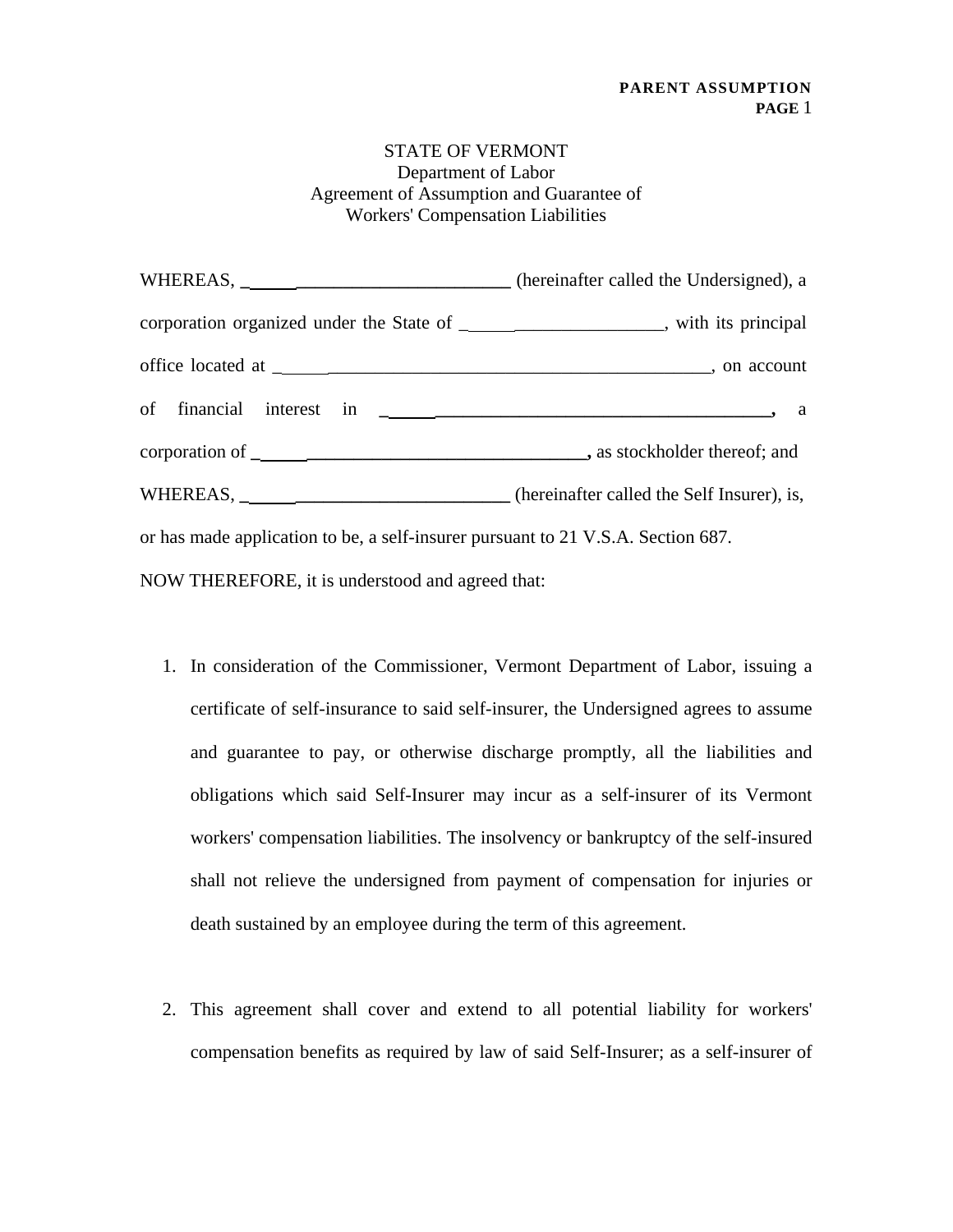its Vermont workers' compensation liabilities arising on or after the effective date hereof.

- 3. This Agreement shall not cover or extend to any workers' compensation liabilities of said Self-insurer which are expressly insured by a carrier authorized to write Vermont workers' compensation insurance.
- 4. This Agreement shall remain in full force and effect unless terminated in the manner hereinafter provided.
- 5. This Agreement may only be terminated by the Undersigned upon giving ninety (90) days written notice by registered mail to the Commissioner, Vermont Department of Labor and the self-insured. The liability of the undersigned shall cease, at the expiration of ninety (90) days from receipt of notice by the Commissioner. The undersigned would be liable for any injuries or death sustained by an employee prior to the expiration of the ninety (90) day period; it is expressly understood and agreed that the Undersigned shall be liable for default of said Self-Insurer as a self-insurer as of the date of said termination.
- 6. A change in the proprietorship or sale of said Self-Insurer or the undersigned does not terminate this Agreement. Further, the Undersigned shall notify the Commissioner, by Registered Mail, of any material change affecting the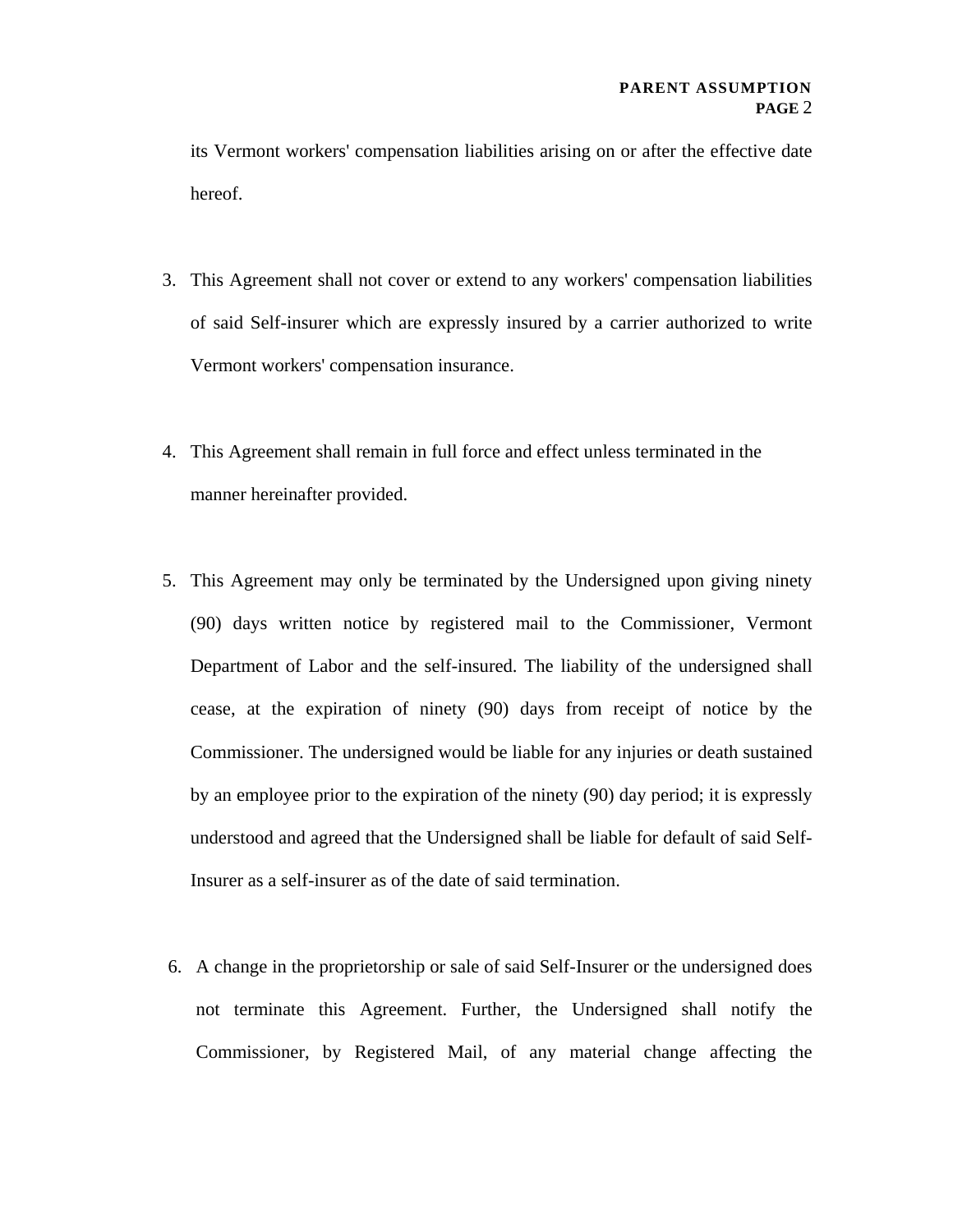Undersigned or the Self-Insurer, not less than thirty (30) days prior to the effective date of any such change. Material changes include, but are not limited to, changes to the legal structure, partial or total sale or acquisition of the Undersigned, the Self-Insurer or affected subsidiaries.

- 7. In the event said Self Insurer shall fail to pay compensation, per 21 V.S.A. Chapters 9 and 11, including, but not limited to, medical costs, vocational rehabilitation costs, temporary total or partial disability compensation, permanent total or partial compensation, when due, the Undersigned will pay the same, and payment may be enforced against the Undersigned to the same extent as if said payment was the liability of it.
- 8. The Undersigned is held and firmly bound for the payment of all legal costs incurred by the State of Vermont in any actions taken to enforce this Agreement.
- 9. If the Undersigned has not filed with the Vermont Secretary of State to the extent required to entitle it to transact intrastate business in Vermont it hereby agrees to submit itself to the jurisdiction of the Commissioner, Vermont Department of Labor and the Vermont courts for the purpose of enforcing the liabilities and obligations arising from this Agreement.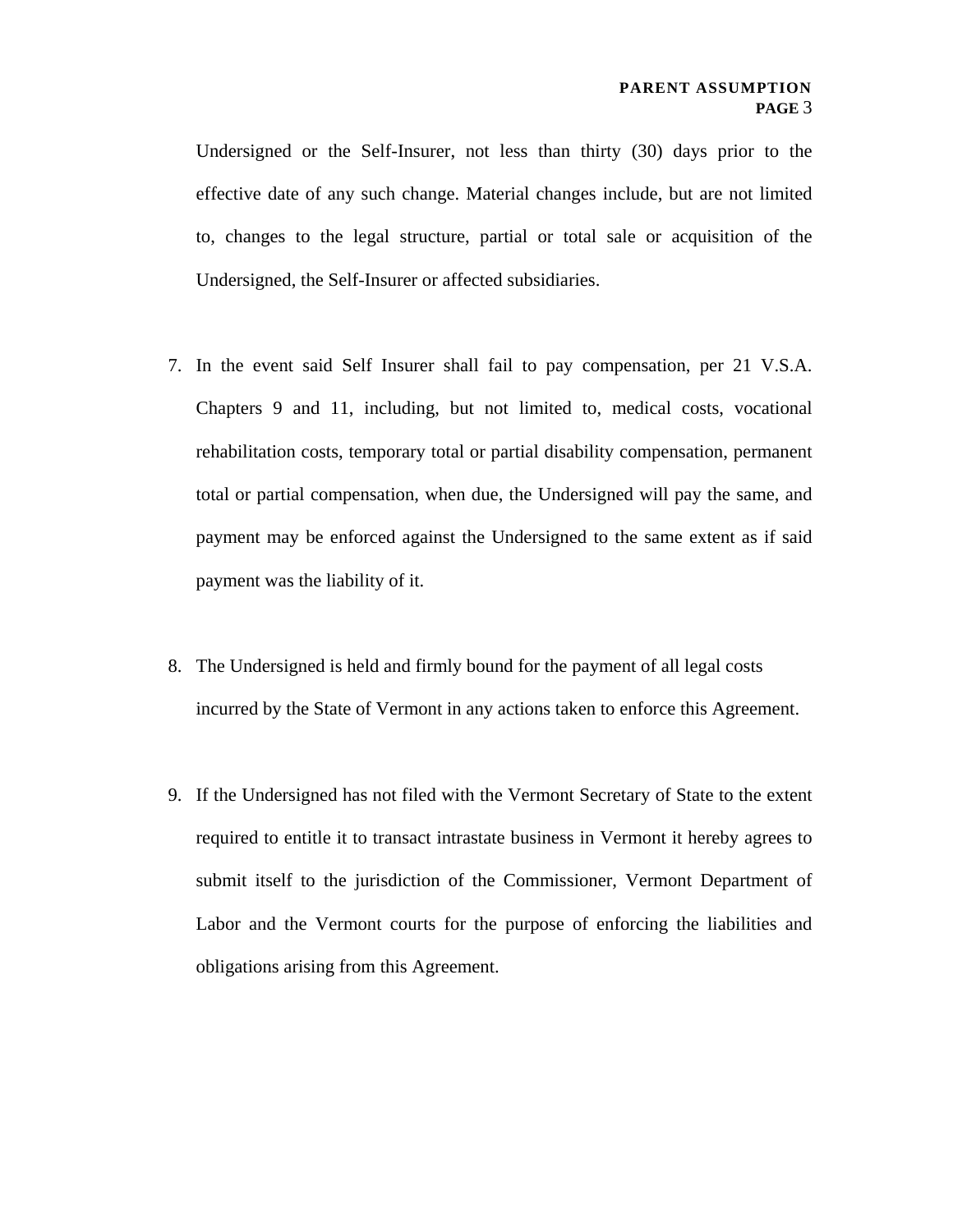10. If the Undersigned has not filed with the Vermont Secretary of State to the extent required to entitle it to transact intrastate business in Vermont it hereby agrees that service of process may be effected on the Undersigned by sending notice to \_ \_\_\_\_\_\_\_\_\_\_\_\_\_\_\_\_\_\_\_\_\_\_\_\_\_\_\_\_\_\_\_\_\_\_\_\_\_\_\_\_\_\_\_ by Registered Mail.

IF A CORPORATION:

| SUBSCRIBED AND SEALED AT |  |
|--------------------------|--|
|                          |  |

this \_\_\_\_\_\_\_\_\_ day of \_\_\_\_\_\_\_\_\_\_\_\_\_\_, 20\_\_\_\_\_\_\_\_\_.

Attest:

Corporate Seal.

| Bv:                |                  |
|--------------------|------------------|
| ∗onature<br>$\sim$ | ----<br>аге<br>້ |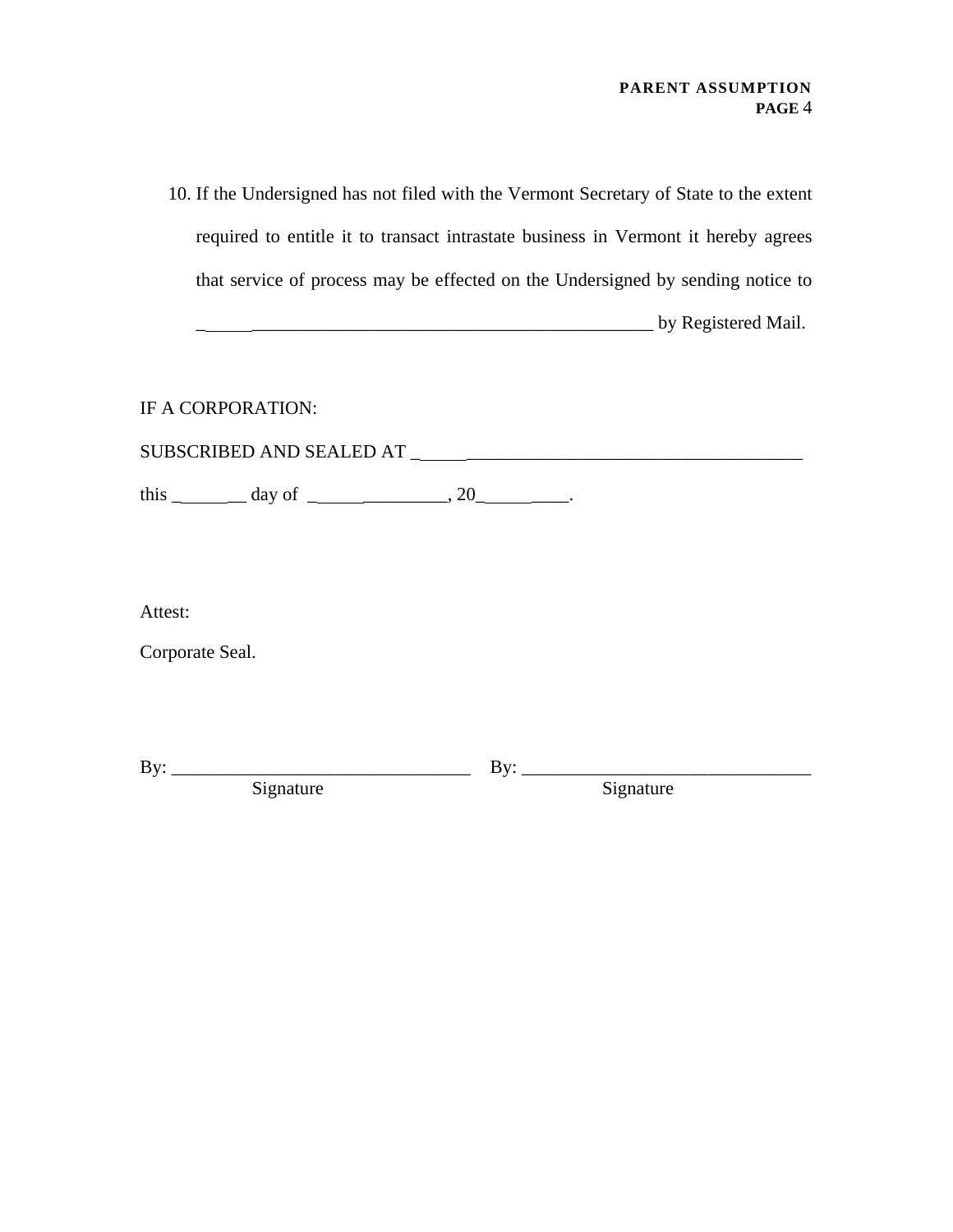## **CERTIFICATE**

**\_\_\_\_\_\_\_\_\_\_\_\_\_\_\_\_\_\_\_\_\_\_\_\_\_\_\_\_\_\_**

|                           | $I, \_\_\_\_\_\_\_\_$ , being a duly elected $\_\_\_\_\_\_\_\_\_$ ,                     |
|---------------------------|-----------------------------------------------------------------------------------------|
|                           |                                                                                         |
|                           | attached as Exhibit A was duly adopted by the Board of Directors of the Company on      |
|                           |                                                                                         |
|                           |                                                                                         |
|                           | of the Company and is authorized to execute and deliver                                 |
|                           | contracts, bonds, agreements, and other documents, including parent company guaranties, |
| on behalf of the Company. |                                                                                         |

Date: \_\_\_\_\_\_\_\_\_\_\_\_\_\_\_ \_\_\_\_\_\_\_\_\_\_\_\_\_\_\_\_\_\_\_\_\_\_\_\_\_\_\_\_\_\_\_\_\_\_\_\_

Signature

Corporate Seal